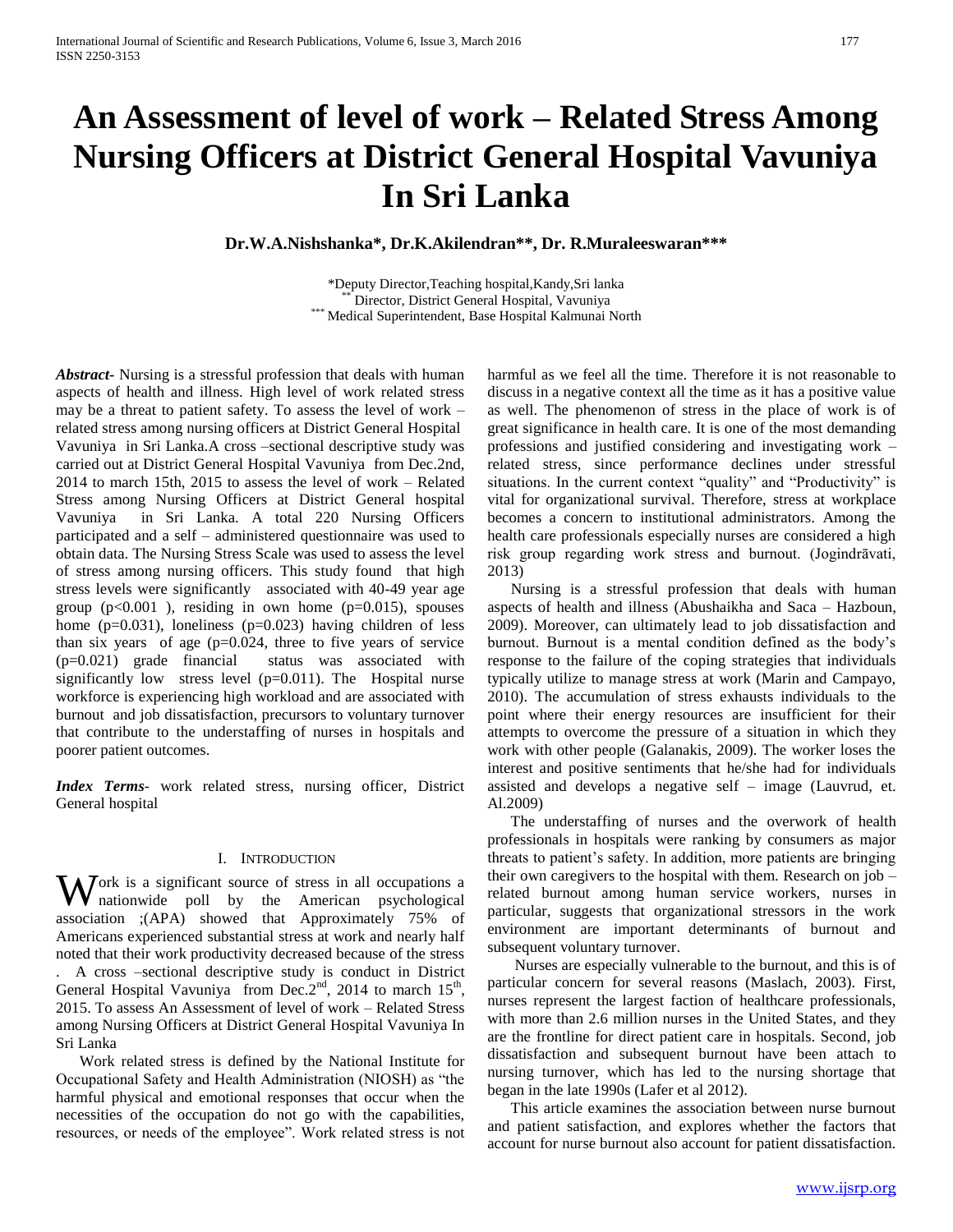International Journal of Scientific and Research Publications, Volume 6, Issue 3, March 2016 178 ISSN 2250-3153

The findings are important to understanding how to simultaneously stem the flight of nurses from hospital bedside care and improve patient satisfaction with care (Vahey, et, al, 2004)

#### II. OBJECTIVES

 To assess the level of work – related stress among nursing officers at District General Hospital Vavuniya in Sri Lanka.

### III. METHODS

 A Hospital based descriptive cross sectional study was carried out in a selected tertiary care hospital in Sri lanka .A total 220 Nursing Officers participated and a self – administered questionnaire was used to evaluate the level of stress in Nursing Officers.

# **3.1 Questionnaire**

 The Questionnaire developed by the Principal Investigator (PI) to obtain necessary information on socio demographic

characteristics and service related factors to describe their relationship with the level of work related stress. Socio demographic characteristics included age, Sex, ethnicity, religion, marital status, level of education, distance from the residence to the hospital and whether having children and if so their age. Service related factors considered were working unit, grade, total service period and years of service in SJGH. The Nursing Stress Scale was used assess the level of stress among nursing officers. Pamela Gray Toft, James G.Anderson (1981) developed this instrument to assess the frequency and the major sources of stress perceived by Nurses in Hospital units. This is the most widely used and well known scale which consists of 34 items that describe situations that have been identified as causing stress for nurses in the performance of their duties. It provides a total stress score as well as scores on each of seven subscales that measure the frequency of stress experienced by nurses in the hospital environment. (Pamela Gray – Toft, James G.Anderson, 1981). Minor modifications to this questioner were made to suit the Sri Lankan context considering the cultural and other health sector related issues

# **1 Sub scales and items of the questionnaire following main categories**

| Seven sub scales and 34 items are classified under the |                                           |  |  |  |  |
|--------------------------------------------------------|-------------------------------------------|--|--|--|--|
| Factor 1 : Death and dying                             | 7 items (B3,B4,B6,B8,B12,B13 and B21)     |  |  |  |  |
| Factor 11: Conflict with physicians :                  | 5 items (B2, B9, B10, B14, and B19)       |  |  |  |  |
| Factor III: Inadequate preparation :                   | 3 items (B15, B18, and B32)               |  |  |  |  |
| Factor IV: lack of Support                             | 5 items (B2, B9, B14, and B19)            |  |  |  |  |
| Factor V: Conflict with other nurses:                  | 5 items (B5, B20, B22, B24, B29,)         |  |  |  |  |
| Factor VI: work load                                   | 6 items (B1, B25, B27, B28, B30, and B34) |  |  |  |  |
| Factor VII: Uncertainty concerning :                   | 5 items (B17, B26, B31, B32, and B33      |  |  |  |  |

# IV. RESULTS

 Numerical data were summarized as means and standard deviations and categorical data were summarized as percentages analysis of variance (ANOVA) and post hoc analysis was carried out to assess the statistical significance of socio – demographic and service related characteristics with the different factors which affect leave of stress of nursing officers all inferential statistics were tested at 5% significance (P<0.05) dependent variable the work related stress was assessed in the following manner level of overall work related stress was calculated by the total score obtained from B1 to B34 and total

score that measures the overall frequency of stress experienced by a nurse was evaluated by Adding the individuals responses to all 34 items the scores obtained for these Questions were calculated for mean and means were compares total scores range from 0 to 102, with higher scores indicating more frequent stress

## **4.1 level of Stress**

 The mean stress score for the each factor was calculated and the mean total score for each respondent was calculated there was a total of 34 items to measure stress each choice carried scores as follows ,never (0) occasionally (1) frequently (2) and very frequently (3) accordingly total scores range from 0 to 102

| Table 1 distribution of factors and scores allocated |  |          |    |               |    |  |
|------------------------------------------------------|--|----------|----|---------------|----|--|
| Factor                                               |  | No items | оf | maximum score |    |  |
| Factor 1 : Death and dying                           |  |          |    |               | 21 |  |
| Factor 11: Conflict with Supervisor                  |  |          |    |               | 15 |  |
| Factor III: Inadequate preparation                   |  |          |    | 09            |    |  |
| Factor IV: lack of Support                           |  |          |    | 09            |    |  |
| Factor V: Conflict with other minor staff            |  |          |    | 15            |    |  |
| Factor VI: work load                                 |  |          | 6  |               | 18 |  |
| Factor VII: Uncertainty concerning                   |  |          |    |               |    |  |
| 102<br>total<br>34                                   |  |          |    |               |    |  |

4.2 stress score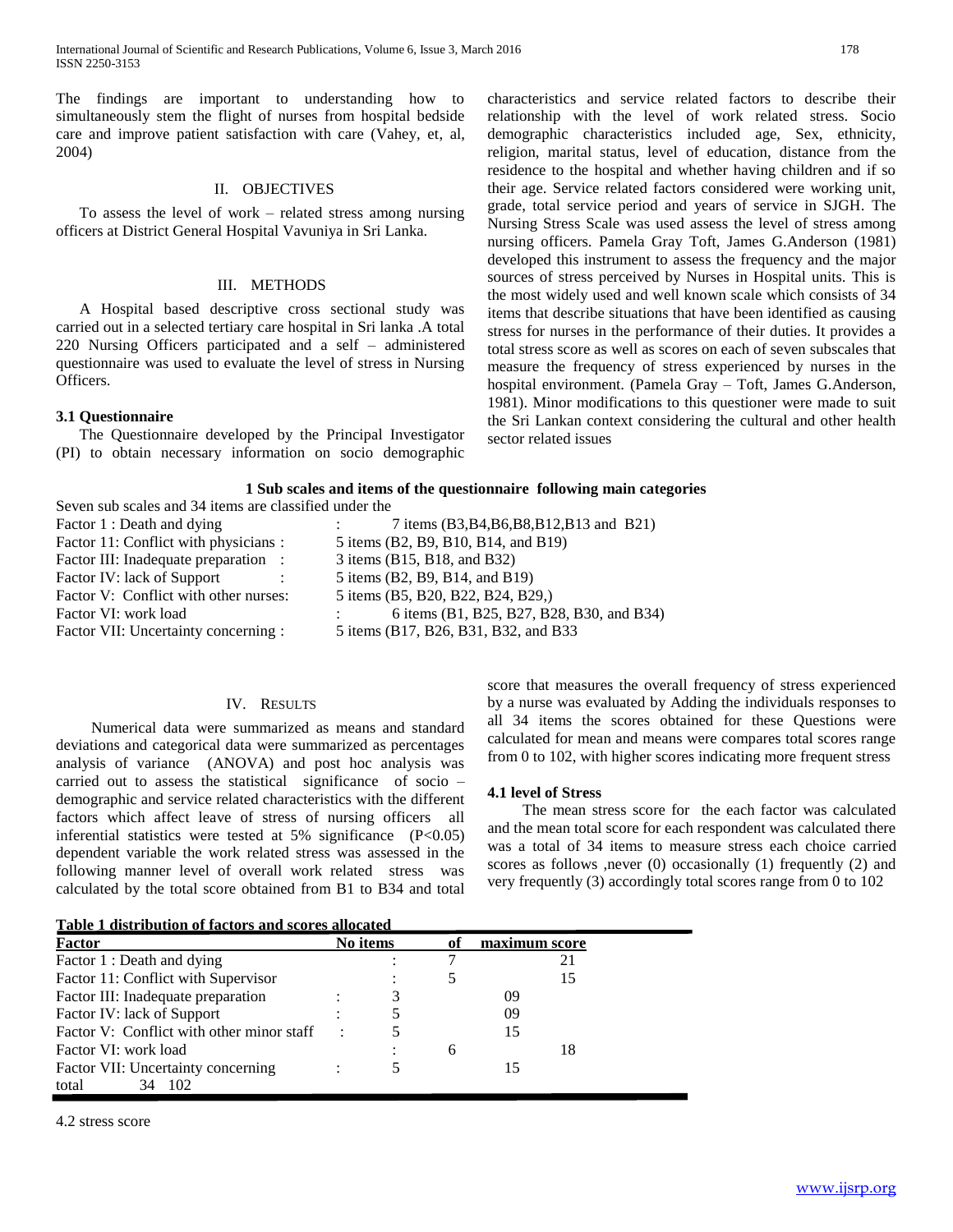| Table 4.31 summary of vital statistics on stress score of the study population |       |      |  |  |  |  |
|--------------------------------------------------------------------------------|-------|------|--|--|--|--|
| <b>Statistic</b>                                                               | Value |      |  |  |  |  |
| Mean                                                                           |       | 30.2 |  |  |  |  |
| Median                                                                         |       | 30.5 |  |  |  |  |
| Mode                                                                           |       | 32   |  |  |  |  |
| Std. deviation                                                                 |       | 10.3 |  |  |  |  |
| Minimum                                                                        |       | 03   |  |  |  |  |
| Maximum                                                                        |       | 66   |  |  |  |  |
|                                                                                |       |      |  |  |  |  |

**Table 4.13 shows that the analysis of total scores and the mean score was 32.2 Table 4.31 summary of vital statistics on stress score of the study population** 

 The distribution of total score was in a normal distribution according to the test of normality (Shapiro –wilk value 0.993.df=360,p

 This study revealed that high stress levels were significantly associated with 40-49 year age group  $(p<0.001)$ , residing in own home ( $p=0.015$ ), spouses home ( $p=0.031$ ), loneliness ( $p=0.023$ ) having children of less than six years of age (p=0.024, three to five years of service (p=0.021) grade financial status was associated with significantly low stress level  $(p=0.011)$ 

#### V. DISCUSSION

 The Hospital nurse workforce is experiencing greater workloads resulting from shorter hospital stays ,rising average patient acuity, fewer support resources, and a national nurse shortage .higher nurse workloads are associated with burnout and job dissatisfaction ,precursors to voluntary turnover that contribute to the understaffing of nurses in hospitals and poorer patient outcomes .

 In addition the study results show that the patients are partially satisfied with nursing care that provided at medical and surgical wards. These results supported by vahey ,et al., 2004.they studied the impact of the nurses ' burnout on the patients' satisfaction ; they find that most of the patients are partially satisfied with nursing care

 Furthermore the study results show that there is a highly significant impact of the nurses burnout on the patients 'satisfaction with the nursing care .these results supported by Vahey ,et,al .,2004. They studied the impact of the nurses 'burnout on the patients' satisfaction; they find that there is a high significant impact of the nurses 'burnout on the patients' satisfaction with nursing care.

# VI. CONCLUSIONS

 According to the study findings and discussion, the study concluded that nurses are exposure to some burdens due to the practice environment ,and this make them burned . The nurses' burnout affect the patients; satisfaction with nursing care.

 A high level of work –related stress among for is a considerable health issue which needs to be addressed by health care manager implementing effective coping strategies.

## VII. RECOMMENDATIONS

 Based on the study conclusion the study recommends the following:

 An intensive comprehensive wide population –based (national level) studies conducted to assess the impact of nurses 'burnout on patients' satisfaction with nursing care .in addition ,to assess the factors that improve the practice environment ,as well as improve the nurses' job satisfaction and prevent their burnout, to improve the quality of care services and the patients satisfaction with such services.

#### **REFERENCES**

- [1] Apply M.H.and Trumbull R.1967 (Eds) psychological stress New York Appleton –century crofts
- [2] Beemsterboer J.Baum B.H 1984 "Burnout"definitions and health care Management social work in health care 10(1) :97-109
- [3] Calgary health region news release ,14th April 2005
- [4] Cartwright L.K.1979 Sources and effects of stress in health careers san Franciscojossey Bass cassem N.H. and Hackett, 1979,T.P Sources of tension for the CCU nurse American journal of nursing 72:1426-1430
- [5] Cavanaugh M.A.Boswell W.R. Roehiing M.V.and Boudreau J.W.2000 An Empirical examination of self –reported work stress among U.S.managere, Jouenal of Applied psychology :65-74
- [6] Cooper ,C.L and Cartwright S.1997, an intervention Strategy for work place Stress .Journal of psychosomatic research ,43:7-16
- [7] Cooper C.L.and Philip J.D. Michel ,P.O 2001 organizational stress sage publicatios first Edition Daily News ,3rd September ,2007 ,p.3,col.
- [8] Folkman S,and Lazarus R.S 1980 ,An Analysis of coping in a middle –aged community sample journal of health social behavior 21:219-239.
- [9] Freudenberger H.J. 1974,'Staff Burnout' Journal of social issues 30:197- 204
- [10] Frydenberg, E. and Lewis, R. 1993, 'Boys play sport and girls turn to others: Age, Gender and ethnicity as determinants of coping. Journal of adolescence 16: 253 – 266.
- [11] John, M.I, and Konoposke, R. 2013, 'Labour management relations and promoting safety and health. 'Human Resource Management, 12: 542 -544.
- [12] Lazarus, R.S. 1966, Psychological Stress and the coping Process. New York: McGraw – Hill.
- [13] Lazarus, R.S. and Folkman, S. (1984). Stress, Appraisal, and Coping. New York: Springer.
- [14] Mahinda Amaraweera report, 2010, Sri Jayawardenepura General Hospital pp: 9.